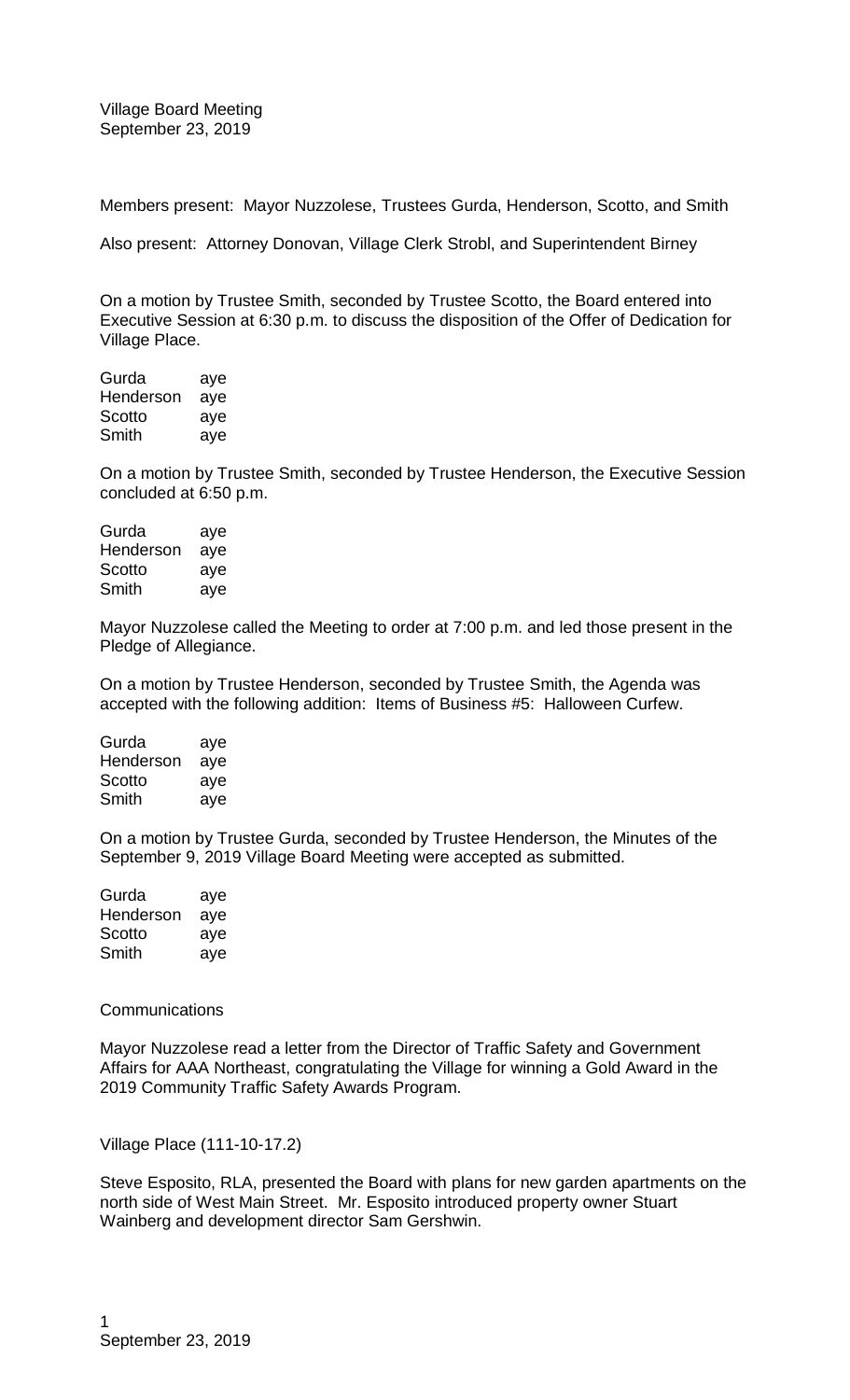The project received Conditional Final Approval in December of 2018, but the design encroaches on an existing 15' wide sewer easement benefitting the Village. The project cannot be signed off on due to the proximity to the easement, of a proposed retaining wall.

Discussion was held regarding options for relocating the sewer main.

Items of Business

On a motion by Trustee Gurda, seconded by Trustee Henderson, the Board supported Superintendent Birney's recommendation to terminate the employment of DPW Laborer Michael Sink, due to unsatisfactory performance while on probation.

| Gurda     | aye |
|-----------|-----|
| Henderson | aye |
| Scotto    | aye |
| Smith     | aye |

On a motion by Trustee Smith, seconded by Trustee Scotto, bills as examined by members of the Board were approved in accordance with Abstract 2019/2020 number 03, check numbers 16337 through 16567 in the amount of \$608,359.14.

| Gurda     | aye |
|-----------|-----|
| Henderson | aye |
| Scotto    | aye |
| Smith     | aye |

On a motion by Trustee Gurda, seconded by Trustee Scotto, Ruth Aiken is hereby appointed Part Time Court Attendant for the Village of Goshen at a salary of \$17.57 per hour.

This appointment is effective upon successful completion of pre-employment physical and paperwork and a background check.

Gurda aye Henderson aye Scotto aye Smith aye

The Board reviewed cost proposals for fencing at the Department of Public Works, from American Fence Company, Premier Fence Company, and Ketcham Fencing, Inc.

On a motion by Trustee Smith, seconded by Trustee Scotto, the Board voted to hire American Fence Company for the fencing project at the Department of Public Works, at a cost not to exceed \$5,830.00.

Gurda aye Henderson aye Scotto aye Smith aye

 $\mathfrak{D}$ September 23, 2019